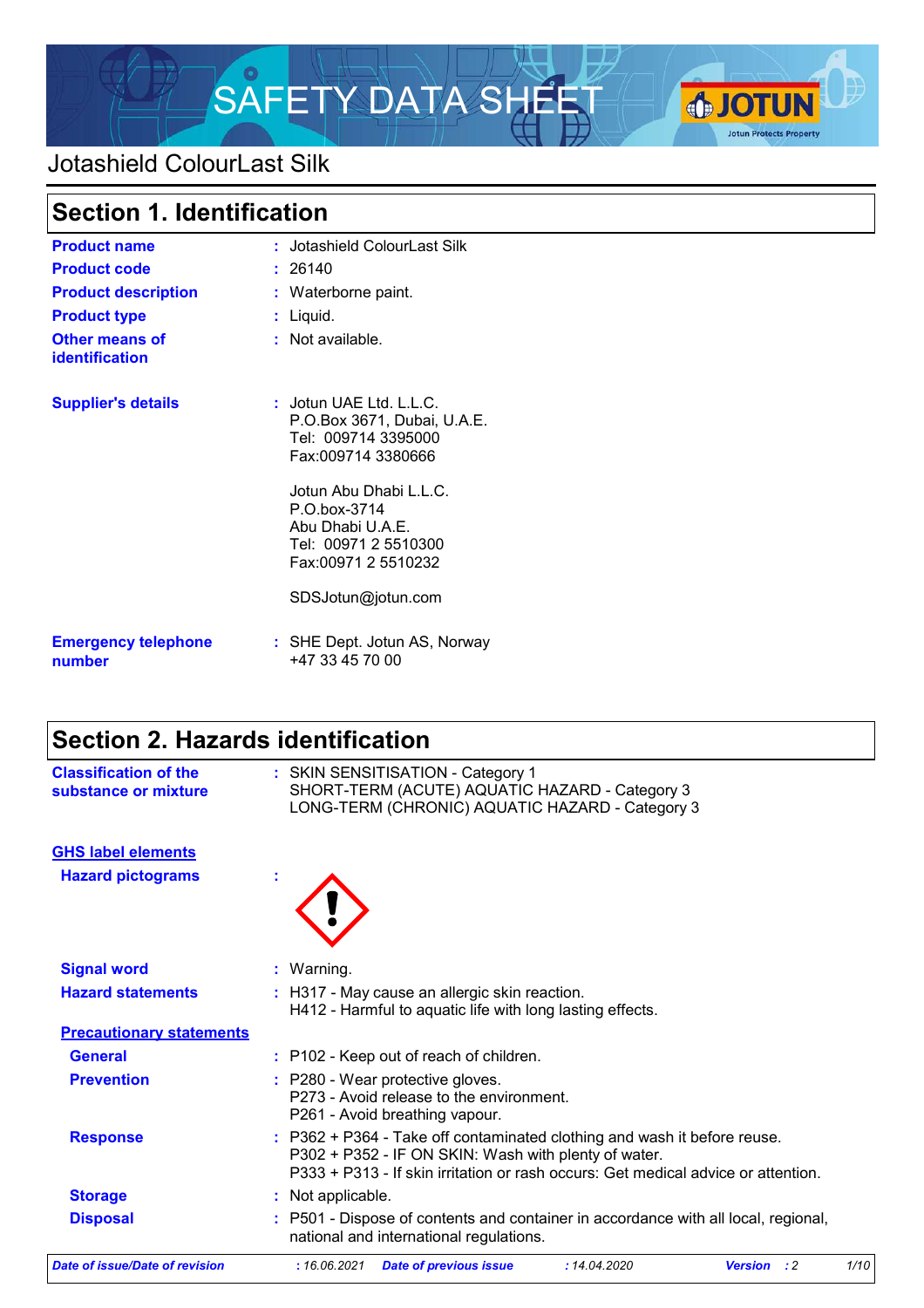### **Section 2. Hazards identification**

**Other hazards which do not :** None known. **result in classification**

### **Section 3. Composition/information on ingredients**

| Substance/mixture     | : Mixture        |
|-----------------------|------------------|
| <b>Other means of</b> | : Not available. |
| <b>identification</b> |                  |

#### **CAS number/other identifiers**

| <b>CAS number</b>      | : Not applicable. |               |                   |
|------------------------|-------------------|---------------|-------------------|
| <b>EC</b> number       | Mixture.          |               |                   |
| <b>Product code</b>    | 26140             |               |                   |
| <b>Ingredient name</b> |                   | $\frac{9}{6}$ | <b>CAS number</b> |
| $C(M)$ IT/MIT $(3:1)$  |                   | < 0.025       | 55965-84-9        |

**There are no additional ingredients present which, within the current knowledge of the supplier and in the concentrations applicable, are classified as hazardous to health or the environment and hence require reporting in this section.**

**Occupational exposure limits, if available, are listed in Section 8.**

### **Section 4. First aid measures**

#### **Description of necessary first aid measures**

| <b>Eye contact</b>  | : Immediately flush eyes with plenty of water, occasionally lifting the upper and lower<br>eyelids. Check for and remove any contact lenses. Continue to rinse for at least 10<br>minutes. Get medical attention if irritation occurs.                                                                                                                                                                                                                                                                                                                                                                                                                                                                                                                                                                                       |
|---------------------|------------------------------------------------------------------------------------------------------------------------------------------------------------------------------------------------------------------------------------------------------------------------------------------------------------------------------------------------------------------------------------------------------------------------------------------------------------------------------------------------------------------------------------------------------------------------------------------------------------------------------------------------------------------------------------------------------------------------------------------------------------------------------------------------------------------------------|
| <b>Inhalation</b>   | : Remove victim to fresh air and keep at rest in a position comfortable for breathing.<br>If not breathing, if breathing is irregular or if respiratory arrest occurs, provide<br>artificial respiration or oxygen by trained personnel. It may be dangerous to the<br>person providing aid to give mouth-to-mouth resuscitation. Get medical attention if<br>adverse health effects persist or are severe. If unconscious, place in recovery<br>position and get medical attention immediately. Maintain an open airway. Loosen<br>tight clothing such as a collar, tie, belt or waistband.                                                                                                                                                                                                                                 |
| <b>Skin contact</b> | : Wash with plenty of soap and water. Remove contaminated clothing and shoes.<br>Wash contaminated clothing thoroughly with water before removing it, or wear<br>gloves. Continue to rinse for at least 10 minutes. Get medical attention. In the<br>event of any complaints or symptoms, avoid further exposure. Wash clothing<br>before reuse. Clean shoes thoroughly before reuse.                                                                                                                                                                                                                                                                                                                                                                                                                                        |
| <b>Ingestion</b>    | : Wash out mouth with water. Remove dentures if any. Remove victim to fresh air<br>and keep at rest in a position comfortable for breathing. If material has been<br>swallowed and the exposed person is conscious, give small quantities of water to<br>drink. Stop if the exposed person feels sick as vomiting may be dangerous. Do not<br>induce vomiting unless directed to do so by medical personnel. If vomiting occurs,<br>the head should be kept low so that vomit does not enter the lungs. Get medical<br>attention if adverse health effects persist or are severe. Never give anything by<br>mouth to an unconscious person. If unconscious, place in recovery position and get<br>medical attention immediately. Maintain an open airway. Loosen tight clothing such<br>as a collar, tie, belt or waistband. |

#### **Most important symptoms/effects, acute and delayed**

| <b>Potential acute health effects</b> |                                                     |
|---------------------------------------|-----------------------------------------------------|
| <b>Eye contact</b>                    | : No known significant effects or critical hazards. |
| <b>Inhalation</b>                     | : No known significant effects or critical hazards. |
| <b>Skin contact</b>                   | : May cause an allergic skin reaction.              |
| <b>Ingestion</b>                      | : No known significant effects or critical hazards. |
|                                       |                                                     |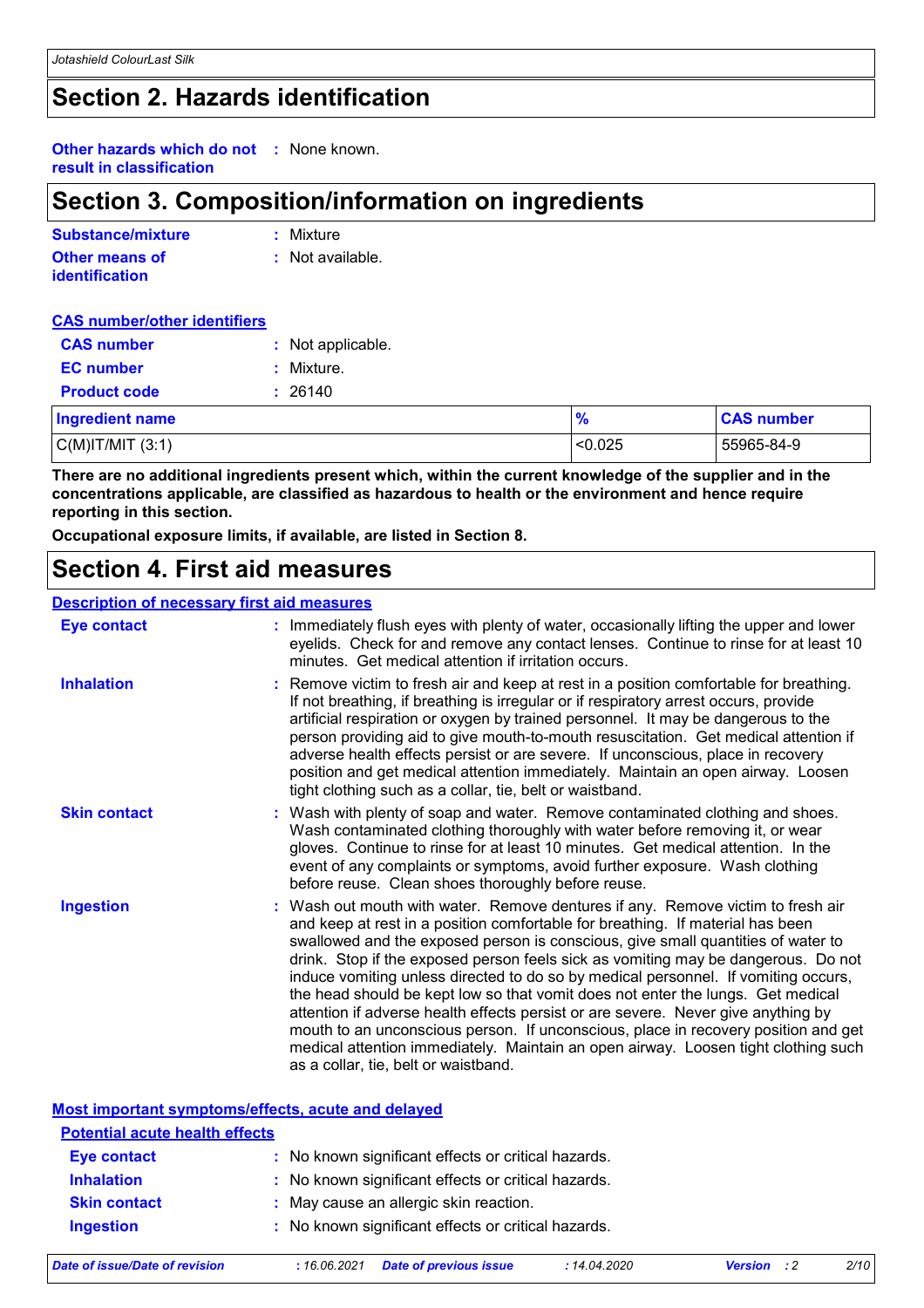# **Section 4. First aid measures**

| Over-exposure signs/symptoms      |                                                                                                                                                                                                                                                                          |
|-----------------------------------|--------------------------------------------------------------------------------------------------------------------------------------------------------------------------------------------------------------------------------------------------------------------------|
| Eye contact                       | $:$ No specific data.                                                                                                                                                                                                                                                    |
| <b>Inhalation</b>                 | : No specific data.                                                                                                                                                                                                                                                      |
| <b>Skin contact</b>               | : Adverse symptoms may include the following:<br><i>irritation</i><br>redness                                                                                                                                                                                            |
| <b>Ingestion</b>                  | : No specific data.                                                                                                                                                                                                                                                      |
| <b>Notes to physician</b>         | <u>Indication of immediate medical attention and special treatment needed, if necessary</u><br>: Treat symptomatically. Contact poison treatment specialist immediately if large<br>quantities have been ingested or inhaled.                                            |
| <b>Specific treatments</b>        | : No specific treatment.                                                                                                                                                                                                                                                 |
| <b>Protection of first-aiders</b> | : No action shall be taken involving any personal risk or without suitable training. It<br>may be dangerous to the person providing aid to give mouth-to-mouth resuscitation.<br>Wash contaminated clothing thoroughly with water before removing it, or wear<br>gloves. |

**See toxicological information (Section 11)**

# **Section 5. Firefighting measures**

| <b>Extinguishing media</b>                               |                                                                                                                                                                                                                                                                                                      |
|----------------------------------------------------------|------------------------------------------------------------------------------------------------------------------------------------------------------------------------------------------------------------------------------------------------------------------------------------------------------|
| <b>Suitable extinguishing</b><br>media                   | : Use an extinguishing agent suitable for the surrounding fire.                                                                                                                                                                                                                                      |
| <b>Unsuitable extinguishing</b><br>media                 | : None known.                                                                                                                                                                                                                                                                                        |
| <b>Specific hazards arising</b><br>from the chemical     | : In a fire or if heated, a pressure increase will occur and the container may burst.<br>This material is harmful to aquatic life with long lasting effects. Fire water<br>contaminated with this material must be contained and prevented from being<br>discharged to any waterway, sewer or drain. |
| <b>Hazardous thermal</b><br>decomposition products       | : Decomposition products may include the following materials:<br>carbon dioxide<br>carbon monoxide<br>metal oxide/oxides                                                                                                                                                                             |
| <b>Special protective actions</b><br>for fire-fighters   | : Promptly isolate the scene by removing all persons from the vicinity of the incident if<br>there is a fire. No action shall be taken involving any personal risk or without<br>suitable training.                                                                                                  |
| <b>Special protective</b><br>equipment for fire-fighters | : Fire-fighters should wear appropriate protective equipment and self-contained<br>breathing apparatus (SCBA) with a full face-piece operated in positive pressure<br>mode.                                                                                                                          |

## **Section 6. Accidental release measures**

|                                | <b>Personal precautions, protective equipment and emergency procedures</b>                                                                                                                                                                                                                                                                                                                                      |
|--------------------------------|-----------------------------------------------------------------------------------------------------------------------------------------------------------------------------------------------------------------------------------------------------------------------------------------------------------------------------------------------------------------------------------------------------------------|
| For non-emergency<br>personnel | : No action shall be taken involving any personal risk or without suitable training.<br>Evacuate surrounding areas. Keep unnecessary and unprotected personnel from<br>entering. Do not touch or walk through spilt material. Avoid breathing vapour or<br>mist. Provide adequate ventilation. Wear appropriate respirator when ventilation is<br>inadequate. Put on appropriate personal protective equipment. |
|                                | For emergency responders : If specialised clothing is required to deal with the spillage, take note of any<br>information in Section 8 on suitable and unsuitable materials. See also the<br>information in "For non-emergency personnel".                                                                                                                                                                      |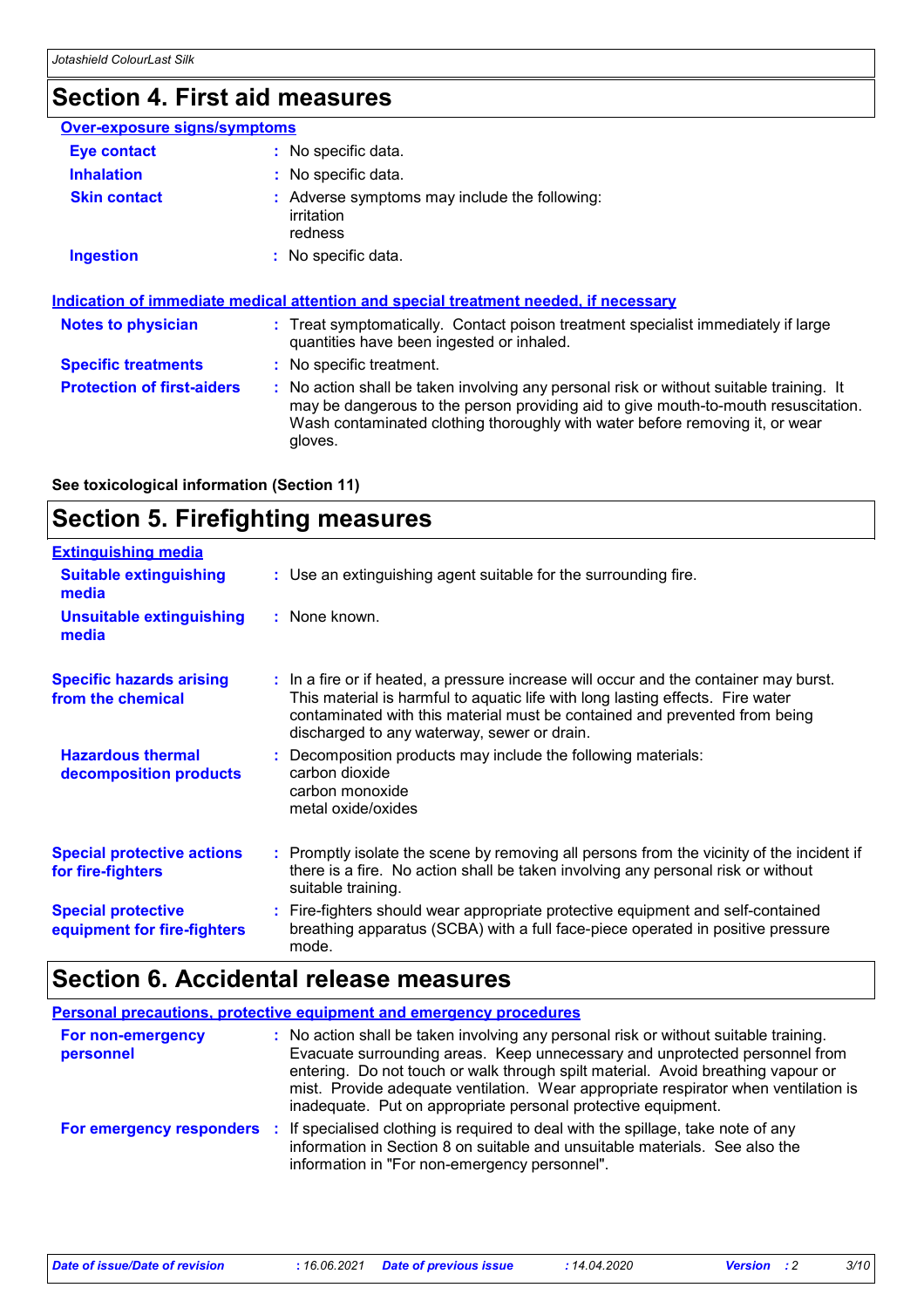### **Section 6. Accidental release measures**

| <b>Environmental precautions</b>                            | : Avoid dispersal of spilt material and runoff and contact with soil, waterways, drains<br>and sewers. Inform the relevant authorities if the product has caused environmental<br>pollution (sewers, waterways, soil or air). Water polluting material. May be harmful<br>to the environment if released in large quantities.                                                                                                                                                                                                                                                                                                                                                                                     |
|-------------------------------------------------------------|-------------------------------------------------------------------------------------------------------------------------------------------------------------------------------------------------------------------------------------------------------------------------------------------------------------------------------------------------------------------------------------------------------------------------------------------------------------------------------------------------------------------------------------------------------------------------------------------------------------------------------------------------------------------------------------------------------------------|
| <b>Methods and material for containment and cleaning up</b> |                                                                                                                                                                                                                                                                                                                                                                                                                                                                                                                                                                                                                                                                                                                   |
| <b>Small spill</b>                                          | : Stop leak if without risk. Move containers from spill area. Dilute with water and mop<br>up if water-soluble. Alternatively, or if water-insoluble, absorb with an inert dry<br>material and place in an appropriate waste disposal container. Dispose of via a<br>licensed waste disposal contractor.                                                                                                                                                                                                                                                                                                                                                                                                          |
| Large spill                                                 | : Stop leak if without risk. Move containers from spill area. Approach the release<br>from upwind. Prevent entry into sewers, water courses, basements or confined<br>areas. Wash spillages into an effluent treatment plant or proceed as follows.<br>Contain and collect spillage with non-combustible, absorbent material e.g. sand,<br>earth, vermiculite or diatomaceous earth and place in container for disposal<br>according to local regulations (see Section 13). Dispose of via a licensed waste<br>disposal contractor. Contaminated absorbent material may pose the same hazard<br>as the spilt product. Note: see Section 1 for emergency contact information and<br>Section 13 for waste disposal. |

### **Section 7. Handling and storage**

#### **Advice on general occupational hygiene Conditions for safe storage, : Store in accordance with local regulations. Store in original container protected including any incompatibilities** Eating, drinking and smoking should be prohibited in areas where this material is **:** handled, stored and processed. Workers should wash hands and face before eating, drinking and smoking. Remove contaminated clothing and protective equipment before entering eating areas. See also Section 8 for additional information on hygiene measures. from direct sunlight in a dry, cool and well-ventilated area, away from incompatible materials (see Section 10) and food and drink. Keep container tightly closed and sealed until ready for use. Containers that have been opened must be carefully resealed and kept upright to prevent leakage. Do not store in unlabelled containers. Use appropriate containment to avoid environmental contamination. See Section 10 for incompatible materials before handling or use. **Protective measures** : Put on appropriate personal protective equipment (see Section 8). Persons with a **Protestion** history of skin sensitization problems should not be employed in any process in which this product is used. Do not get in eyes or on skin or clothing. Do not ingest. Avoid breathing vapour or mist. Avoid release to the environment. Keep in the original container or an approved alternative made from a compatible material, kept tightly closed when not in use. Empty containers retain product residue and can be hazardous. Do not reuse container. **Precautions for safe handling**

### **Section 8. Exposure controls/personal protection**

| <b>Control parameters</b><br><b>Occupational exposure limits</b><br>None. |                                                                                                                                                                                                                                                                                                                                 |
|---------------------------------------------------------------------------|---------------------------------------------------------------------------------------------------------------------------------------------------------------------------------------------------------------------------------------------------------------------------------------------------------------------------------|
| <b>Appropriate engineering</b><br><b>controls</b>                         | : Good general ventilation should be sufficient to control worker exposure to airborne<br>contaminants.                                                                                                                                                                                                                         |
| <b>Environmental exposure</b><br>controls                                 | : Emissions from ventilation or work process equipment should be checked to ensure<br>they comply with the requirements of environmental protection legislation. In some<br>cases, fume scrubbers, filters or engineering modifications to the process<br>equipment will be necessary to reduce emissions to acceptable levels. |
| Individual protection measures                                            |                                                                                                                                                                                                                                                                                                                                 |

*Date of issue/Date of revision* **:** *16.06.2021 Date of previous issue : 14.04.2020 Version : 2 4/10*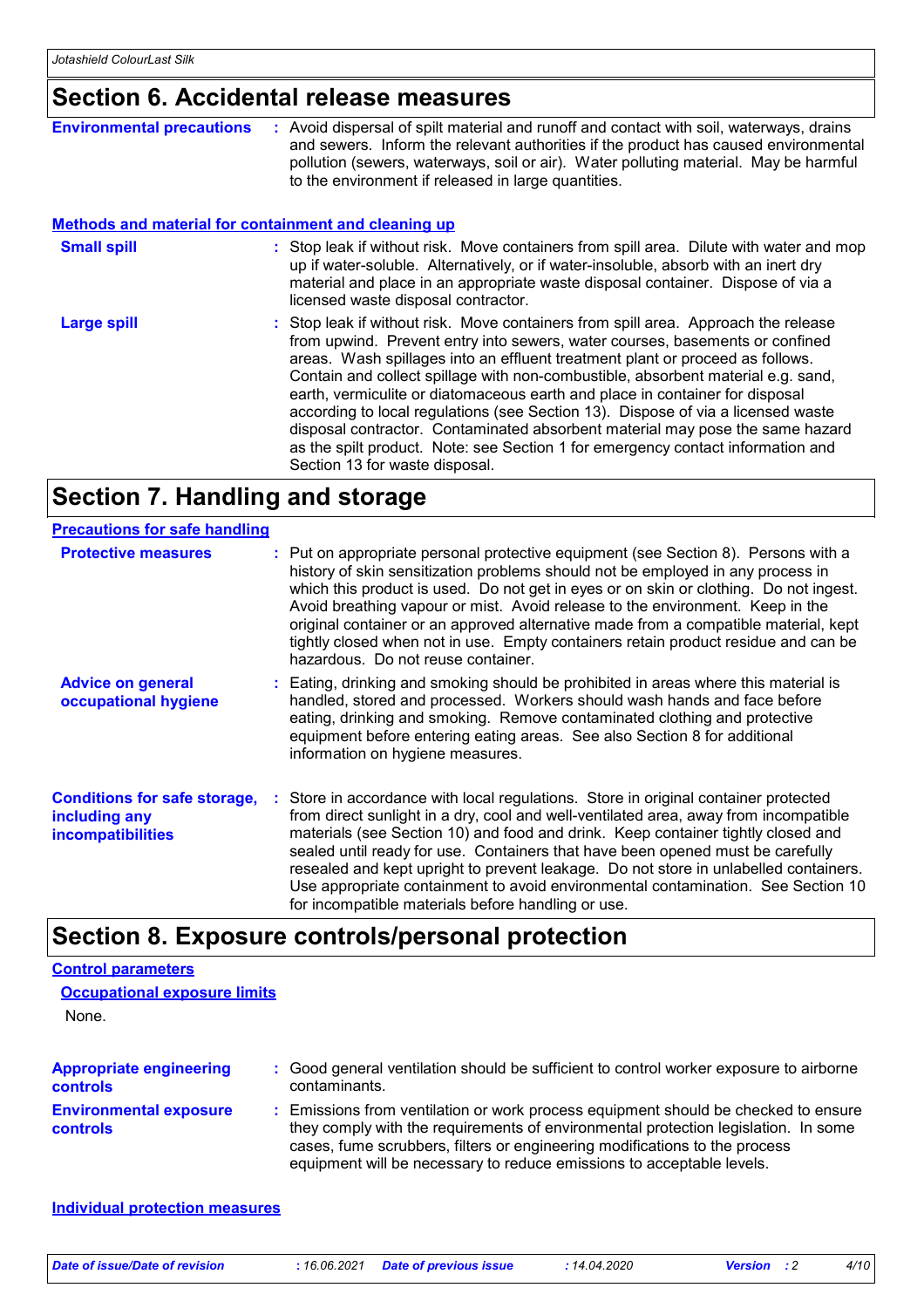# **Section 8. Exposure controls/personal protection**

| <b>Hygiene measures</b>       | : Wash hands, forearms and face thoroughly after handling chemical products, before<br>eating, smoking and using the lavatory and at the end of the working period.<br>Appropriate techniques should be used to remove potentially contaminated clothing.<br>Contaminated work clothing should not be allowed out of the workplace. Wash<br>contaminated clothing before reusing. Ensure that eyewash stations and safety<br>showers are close to the workstation location.                                                                                                                                                                                                                                                                                                                                                                                                                                                                                                                                                                       |
|-------------------------------|---------------------------------------------------------------------------------------------------------------------------------------------------------------------------------------------------------------------------------------------------------------------------------------------------------------------------------------------------------------------------------------------------------------------------------------------------------------------------------------------------------------------------------------------------------------------------------------------------------------------------------------------------------------------------------------------------------------------------------------------------------------------------------------------------------------------------------------------------------------------------------------------------------------------------------------------------------------------------------------------------------------------------------------------------|
| <b>Eye/face protection</b>    | Safety eyewear complying to EN 166 should be used when a risk assessment<br>indicates this is necessary to avoid exposure to liquid splashes, mists, gases or<br>dusts. If contact is possible, the following protection should be worn, unless the<br>assessment indicates a higher degree of protection: safety glasses with side-<br>shields.                                                                                                                                                                                                                                                                                                                                                                                                                                                                                                                                                                                                                                                                                                  |
| <b>Skin protection</b>        |                                                                                                                                                                                                                                                                                                                                                                                                                                                                                                                                                                                                                                                                                                                                                                                                                                                                                                                                                                                                                                                   |
| <b>Hand protection</b>        | : There is no one glove material or combination of materials that will give unlimited<br>resistance to any individual or combination of chemicals.<br>The breakthrough time must be greater than the end use time of the product.<br>The instructions and information provided by the glove manufacturer on use,<br>storage, maintenance and replacement must be followed.<br>Gloves should be replaced regularly and if there is any sign of damage to the glove<br>material.<br>Always ensure that gloves are free from defects and that they are stored and used<br>correctly.<br>The performance or effectiveness of the glove may be reduced by physical/chemical<br>damage and poor maintenance.<br>Barrier creams may help to protect the exposed areas of the skin but should not be<br>applied once exposure has occurred.<br>Wear suitable gloves tested to EN374.<br>Recommended, gloves(breakthrough time) > 8 hours: PVC<br>May be used, gloves(breakthrough time) 4 - 8 hours: nitrile rubber, neoprene,<br>polyvinyl alcohol (PVA) |
| <b>Body protection</b>        | : Personal protective equipment for the body should be selected based on the task<br>being performed and the risks involved and should be approved by a specialist<br>before handling this product.                                                                                                                                                                                                                                                                                                                                                                                                                                                                                                                                                                                                                                                                                                                                                                                                                                               |
| <b>Other skin protection</b>  | : Appropriate footwear and any additional skin protection measures should be<br>selected based on the task being performed and the risks involved and should be<br>approved by a specialist before handling this product.                                                                                                                                                                                                                                                                                                                                                                                                                                                                                                                                                                                                                                                                                                                                                                                                                         |
| <b>Respiratory protection</b> | : If workers are exposed to concentrations above the exposure limit, they must use a<br>respirator according to EN 140. By spraying : particulate filter (FFP2 / N95). In<br>confined spaces, use compressed-air or fresh-air respiratory equipment.                                                                                                                                                                                                                                                                                                                                                                                                                                                                                                                                                                                                                                                                                                                                                                                              |

# **Section 9. Physical and chemical properties**

| <b>Appearance</b>                               |                                                                                                                                 |  |  |  |
|-------------------------------------------------|---------------------------------------------------------------------------------------------------------------------------------|--|--|--|
| <b>Physical state</b>                           | : Liquid.                                                                                                                       |  |  |  |
| <b>Colour</b>                                   | : Various colours.                                                                                                              |  |  |  |
| <b>Odour</b>                                    | $:$ Characteristic.                                                                                                             |  |  |  |
| <b>Odour threshold</b>                          | : Not applicable.                                                                                                               |  |  |  |
| pH                                              | $: 8 \text{ to } 10.5$                                                                                                          |  |  |  |
| <b>Melting point</b>                            | : 0                                                                                                                             |  |  |  |
| <b>Boiling point</b>                            | : Lowest known value: $100^{\circ}$ C (212°F) (water). Weighted average: $104.08^{\circ}$ C (219.3°F)                           |  |  |  |
| <b>Flash point</b>                              | : Not available.                                                                                                                |  |  |  |
| <b>Evaporation rate</b>                         | : 0.36 (water) compared with butyl acetate                                                                                      |  |  |  |
| <b>Flammability (solid, gas)</b>                | : Not applicable.                                                                                                               |  |  |  |
| Lower and upper explosive<br>(flammable) limits | $: 0.6 - 4.2\%$                                                                                                                 |  |  |  |
| <b>Vapour pressure</b>                          | : Highest known value: $3.2$ kPa (23.8 mm Hg) (at $20^{\circ}$ C) (water). Weighted average:<br>3.12 kPa (23.4 mm Hg) (at 20°C) |  |  |  |
| <b>Vapour density</b>                           |                                                                                                                                 |  |  |  |
| Date of issue/Date of revision                  | 5/10<br>: 16.06.2021<br><b>Date of previous issue</b><br>: 14.04.2020<br><b>Version</b><br>$\cdot$ :2                           |  |  |  |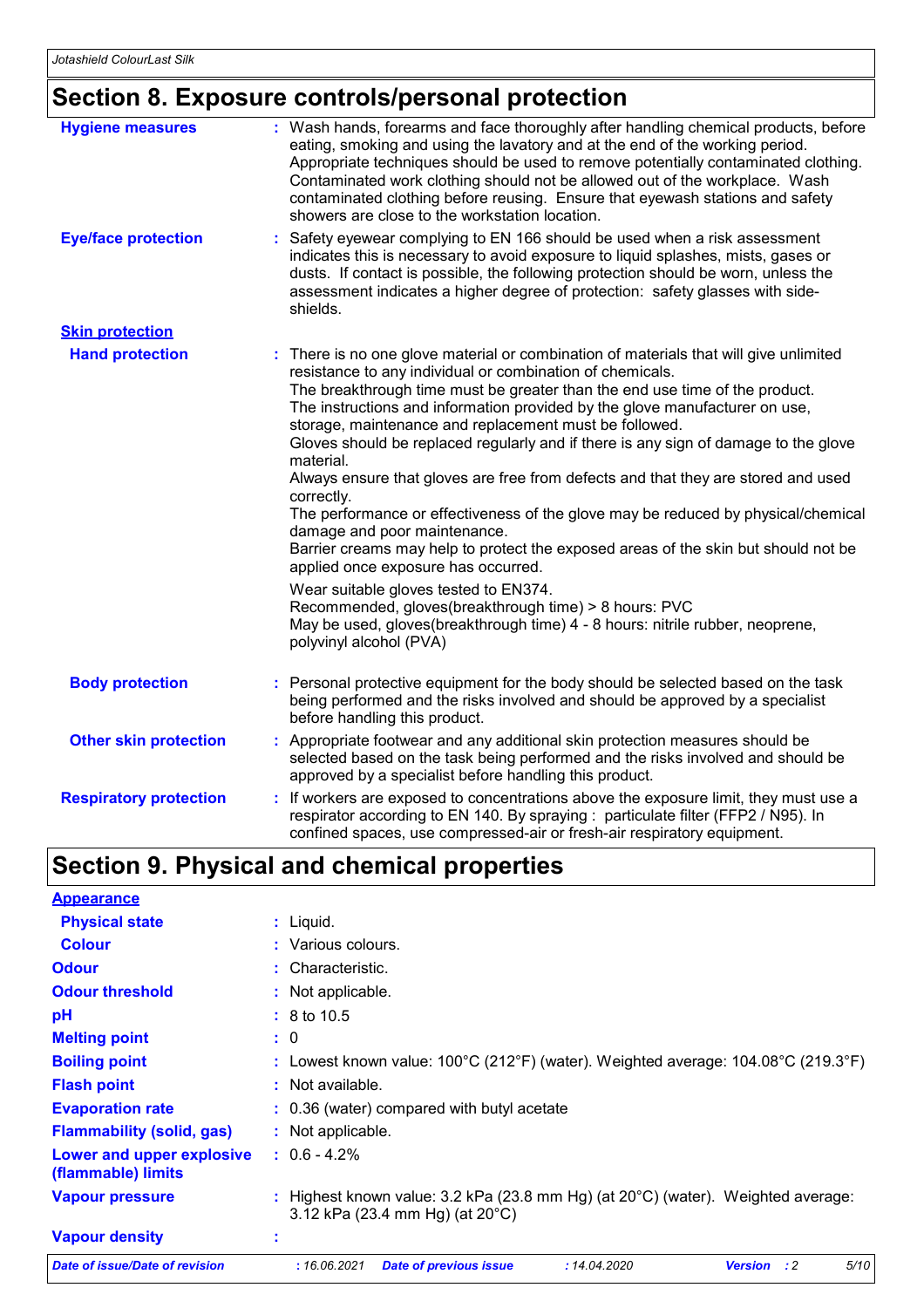### **Section 9. Physical and chemical properties**

|                                                   | Highest known value: 7.5 (Air = 1) (propanoic acid, 2-methyl-, monoester with<br>2,2,4-trimethyl-1,3-pentanediol). |
|---------------------------------------------------|--------------------------------------------------------------------------------------------------------------------|
| <b>Density</b>                                    | $: 1.173$ to 1.338 g/cm <sup>3</sup>                                                                               |
| <b>Solubility</b>                                 | : Easily soluble in the following materials: cold water and hot water.                                             |
| <b>Partition coefficient: n-</b><br>octanol/water | : Not available.                                                                                                   |
| <b>Auto-ignition temperature</b>                  | : Not applicable.                                                                                                  |
| <b>Decomposition temperature :</b> Not available. |                                                                                                                    |
| <b>Viscosity</b>                                  | : Kinematic (40°C): >0.205 cm <sup>2</sup> /s (>20.5 mm <sup>2</sup> /s)                                           |

## **Section 10. Stability and reactivity**

| <b>Reactivity</b>                            |    | : No specific test data related to reactivity available for this product or its ingredients.            |
|----------------------------------------------|----|---------------------------------------------------------------------------------------------------------|
| <b>Chemical stability</b>                    |    | : The product is stable.                                                                                |
| <b>Possibility of hazardous</b><br>reactions |    | : Under normal conditions of storage and use, hazardous reactions will not occur.                       |
| <b>Conditions to avoid</b>                   |    | : No specific data.                                                                                     |
| <b>Incompatible materials</b>                |    | : No specific data.                                                                                     |
| <b>Hazardous decomposition</b><br>products   | ÷. | Under normal conditions of storage and use, hazardous decomposition products<br>should not be produced. |

### **Section 11. Toxicological information**

### **Information on toxicological effects**

#### **Acute toxicity**

| <b>Product/ingredient name</b> | <b>Result</b> | <b>Species</b> | <b>Dose</b> | <b>Exposure</b> |
|--------------------------------|---------------|----------------|-------------|-----------------|
| $C(M)$ IT/MIT $(3:1)$          | LD50 Oral     | Rat            | 53 mg/kg    |                 |

#### **Irritation/Corrosion**

Not available.

### **Sensitisation**

| <b>Product/ingredient name</b> | <b>Route of</b><br><b>exposure</b> | <b>Species</b>                  | Result      |
|--------------------------------|------------------------------------|---------------------------------|-------------|
| $C(M)$ IT/MIT $(3:1)$          | skin                               | Mammal - species<br>unspecified | Sensitising |

### **Mutagenicity**

Not available.

#### **Carcinogenicity**

Not available.

### **Reproductive toxicity**

Not available.

### **Teratogenicity**

Not available.

### **Specific target organ toxicity (single exposure)**

Not available.

#### **Specific target organ toxicity (repeated exposure)**

Not available.

### **Aspiration hazard**

Not available.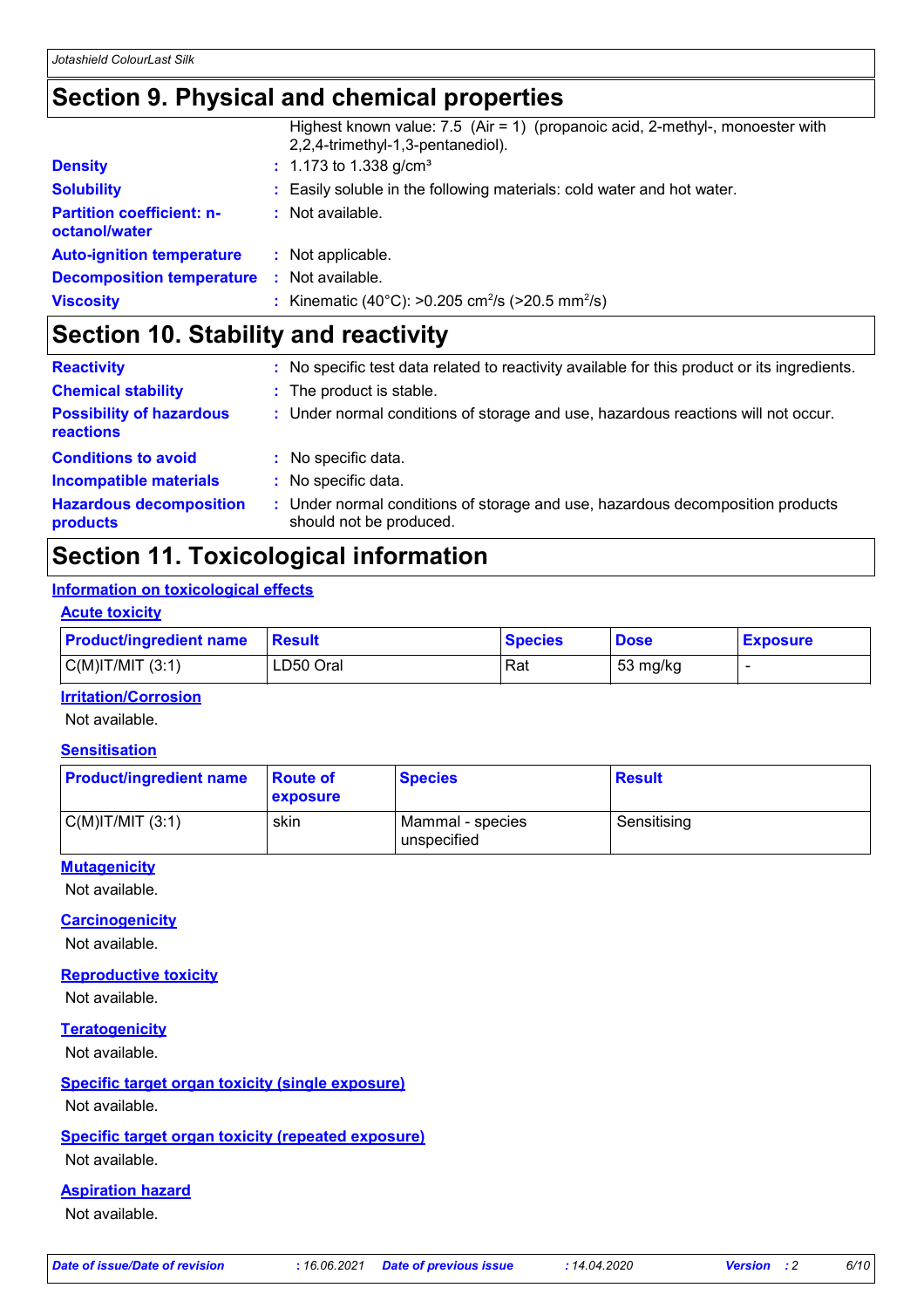# **Section 11. Toxicological information**

| <b>Information on likely routes</b><br>of exposure | : Not available.                                                                                         |  |  |  |  |
|----------------------------------------------------|----------------------------------------------------------------------------------------------------------|--|--|--|--|
| <b>Potential acute health effects</b>              |                                                                                                          |  |  |  |  |
| <b>Eye contact</b>                                 | : No known significant effects or critical hazards.                                                      |  |  |  |  |
| <b>Inhalation</b>                                  | : No known significant effects or critical hazards.                                                      |  |  |  |  |
| <b>Skin contact</b>                                | : May cause an allergic skin reaction.                                                                   |  |  |  |  |
| <b>Ingestion</b>                                   | : No known significant effects or critical hazards.                                                      |  |  |  |  |
|                                                    | <b>Symptoms related to the physical, chemical and toxicological characteristics</b>                      |  |  |  |  |
| <b>Eye contact</b>                                 | : No specific data.                                                                                      |  |  |  |  |
| <b>Inhalation</b>                                  | : No specific data.                                                                                      |  |  |  |  |
| <b>Skin contact</b>                                | : Adverse symptoms may include the following:<br>irritation<br>redness                                   |  |  |  |  |
| <b>Ingestion</b>                                   | : No specific data.                                                                                      |  |  |  |  |
|                                                    | Delayed and immediate effects as well as chronic effects from short and long-term exposure               |  |  |  |  |
| <b>Short term exposure</b>                         |                                                                                                          |  |  |  |  |
| <b>Potential immediate</b><br>effects              | : Not available.                                                                                         |  |  |  |  |
| <b>Potential delayed effects</b>                   | : Not available.                                                                                         |  |  |  |  |
| <b>Long term exposure</b>                          |                                                                                                          |  |  |  |  |
| <b>Potential immediate</b><br>effects              | : Not available.                                                                                         |  |  |  |  |
| <b>Potential delayed effects</b>                   | : Not available.                                                                                         |  |  |  |  |
| <b>Potential chronic health effects</b>            |                                                                                                          |  |  |  |  |
| Not available.                                     |                                                                                                          |  |  |  |  |
| <b>General</b>                                     | : Once sensitized, a severe allergic reaction may occur when subsequently exposed<br>to very low levels. |  |  |  |  |
| <b>Carcinogenicity</b>                             | : No known significant effects or critical hazards.                                                      |  |  |  |  |
| <b>Mutagenicity</b>                                | No known significant effects or critical hazards.                                                        |  |  |  |  |
| <b>Teratogenicity</b>                              | : No known significant effects or critical hazards.                                                      |  |  |  |  |
| <b>Developmental effects</b>                       | : No known significant effects or critical hazards.                                                      |  |  |  |  |
| <b>Fertility effects</b>                           | : No known significant effects or critical hazards.                                                      |  |  |  |  |
| <b>Numerical measures of toxicity</b>              |                                                                                                          |  |  |  |  |

### **Acute toxicity estimates**

Not available.

# **Section 12. Ecological information**

**Toxicity**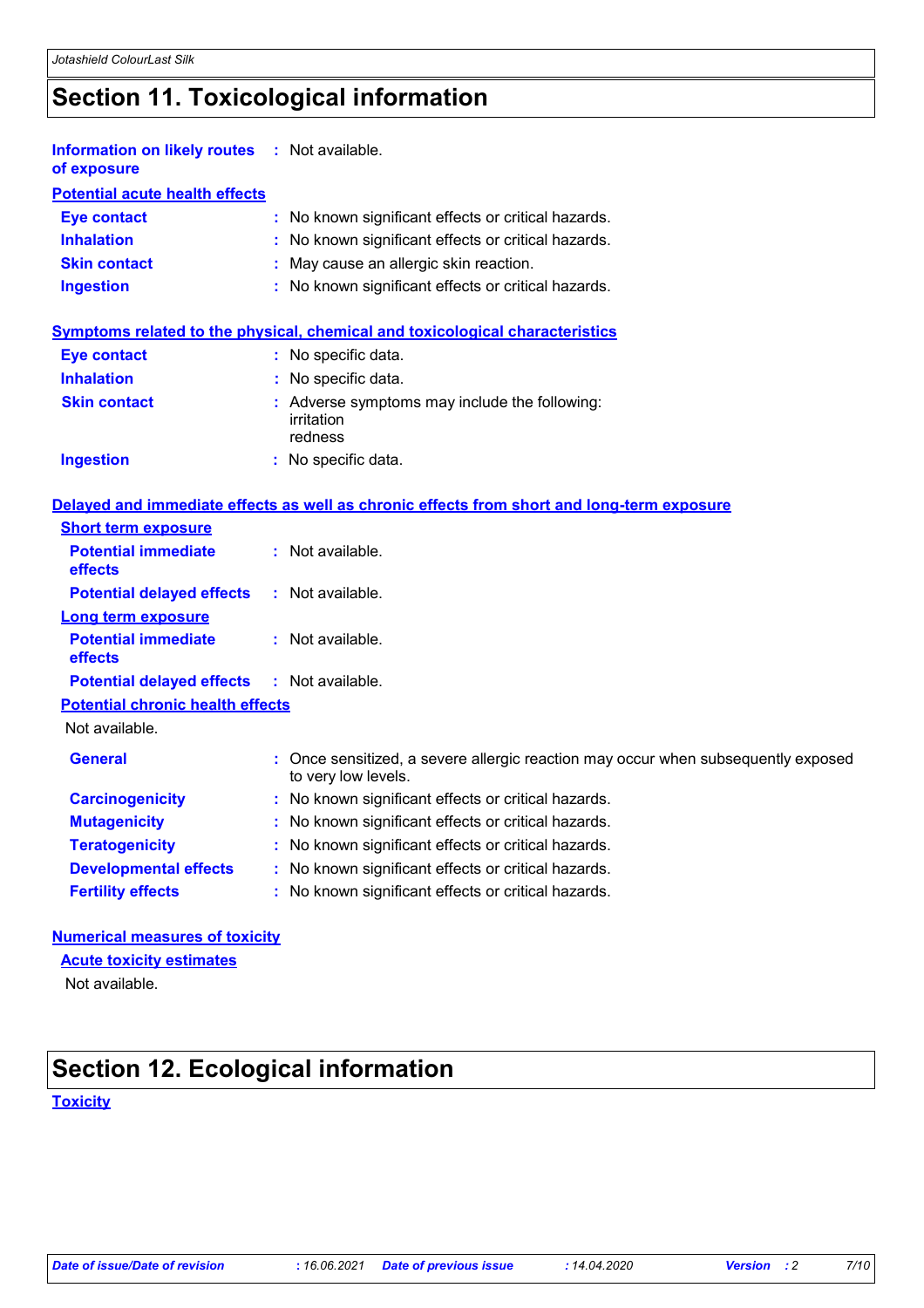# **Section 12. Ecological information**

| <b>Product/ingredient name</b> | <b>Result</b>                                      | <b>Species</b>                                        | <b>Exposure</b>    |
|--------------------------------|----------------------------------------------------|-------------------------------------------------------|--------------------|
| $C(M)$ IT/MIT $(3:1)$          | Acute EC50 0.048 mg/l                              | Algae - Pseudokirchneriella<br>subcapitata            | 72 hours           |
|                                | Acute EC50 0.0052 mg/l                             | Algae - Skeletonema costatum                          | 48 hours           |
|                                | Acute EC50 0.1 mg/l                                | Daphnia - Daphnia magna                               | 48 hours           |
|                                | Acute LC50 0.22 mg/l                               | Fish - Oncorhynchus mykiss                            | 96 hours           |
|                                | Acute NOEC 0.00064 mg/l                            | Algae - Skeletonema costatum                          | 48 hours           |
|                                | Chronic NOEC 0.0012 mg/l                           | Algae - Pseudokirchneriella<br>subcapitata            | 72 hours           |
|                                | Chronic NOEC 0.004 mg/l<br>Chronic NOEC 0.098 mg/l | Daphnia - Daphnia magna<br>Fish - Oncorhynchus mykiss | 21 days<br>28 days |

#### **Persistence and degradability**

| <b>Product/ingredient name</b> | <b>Aquatic half-life</b> | <b>Photolysis</b> | Biodegradability   |
|--------------------------------|--------------------------|-------------------|--------------------|
| $C(M)$ IT/MIT $(3:1)$          |                          |                   | <b>Not readily</b> |

#### **Bioaccumulative potential**

| <b>Product/ingredient name</b> | $\mathsf{LogP}_\mathsf{ow}$ | <b>BCF</b> | <b>Potential</b> |
|--------------------------------|-----------------------------|------------|------------------|
| C(M) T/MIT (3:1)               |                             | 3.16       | low              |

| <b>Mobility in soil</b>                                 |                  |
|---------------------------------------------------------|------------------|
| <b>Soil/water partition</b><br><b>coefficient (Koc)</b> | : Not available. |

### **Other adverse effects** : No known significant effects or critical hazards.

### **Section 13. Disposal considerations**

| <b>Disposal methods</b> | : The generation of waste should be avoided or minimised wherever possible.<br>Disposal of this product, solutions and any by-products should at all times comply<br>with the requirements of environmental protection and waste disposal legislation<br>and any regional local authority requirements. Dispose of surplus and non-<br>recyclable products via a licensed waste disposal contractor. Waste should not be<br>disposed of untreated to the sewer unless fully compliant with the requirements of<br>all authorities with jurisdiction. Waste packaging should be recycled. Incineration or<br>landfill should only be considered when recycling is not feasible. This material and<br>its container must be disposed of in a safe way. Care should be taken when<br>handling emptied containers that have not been cleaned or rinsed out. Empty<br>containers or liners may retain some product residues. Avoid dispersal of spilt |
|-------------------------|--------------------------------------------------------------------------------------------------------------------------------------------------------------------------------------------------------------------------------------------------------------------------------------------------------------------------------------------------------------------------------------------------------------------------------------------------------------------------------------------------------------------------------------------------------------------------------------------------------------------------------------------------------------------------------------------------------------------------------------------------------------------------------------------------------------------------------------------------------------------------------------------------------------------------------------------------|
|                         | material and runoff and contact with soil, waterways, drains and sewers.                                                                                                                                                                                                                                                                                                                                                                                                                                                                                                                                                                                                                                                                                                                                                                                                                                                                         |

# **Section 14. Transport information**

|                                      | <b>ADR/RID</b>           | <b>IMDG</b>                                   | <b>IATA</b>                           |
|--------------------------------------|--------------------------|-----------------------------------------------|---------------------------------------|
| <b>UN number</b>                     | Not regulated.           | Not regulated.                                | Not regulated.                        |
| <b>UN proper</b><br>shipping name    | $\overline{\phantom{0}}$ |                                               | -                                     |
| <b>Transport hazard</b><br>class(es) |                          | ۰                                             |                                       |
| <b>Packing group</b>                 | $\overline{\phantom{a}}$ |                                               |                                       |
|                                      |                          |                                               |                                       |
| Date of issue/Date of revision       | : 16.06.2021             | <b>Date of previous issue</b><br>: 14.04.2020 | 8/10<br><b>Version</b><br>$\cdot$ : 2 |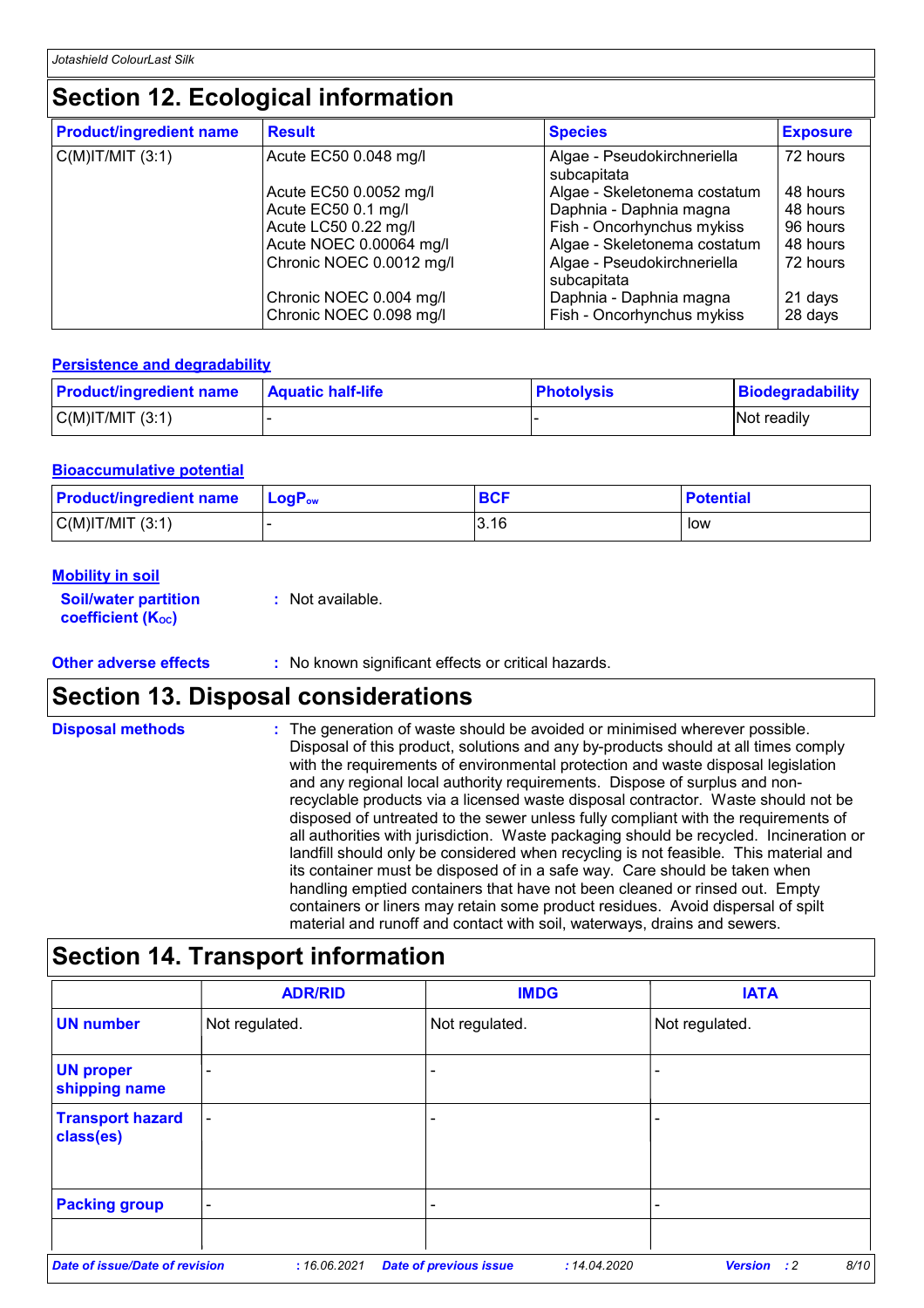### **Section 14. Transport information**

| <b>Environmental</b><br>hazards  | 'No. | No. | 'No. |
|----------------------------------|------|-----|------|
| <b>Additional</b><br>information |      |     |      |

**Special precautions for user Transport within user's premises:** always transport in closed containers that are **:** upright and secure. Ensure that persons transporting the product know what to do in the event of an accident or spillage.

#### **Transport in bulk according :** Not available. **to IMO instruments**

### **Section 15. Regulatory information**

#### **Safety, health and environmental regulations specific for the product**

**:** No known specific national and/or regional regulations applicable to this product (including its ingredients).

### **International regulations**

**Chemical Weapon Convention List Schedules I, II & III Chemicals**

Not listed.

### **Montreal Protocol**

Not listed.

#### **Stockholm Convention on Persistent Organic Pollutants** Not listed.

### **UNECE Aarhus Protocol on POPs and Heavy Metals**

Not listed.

### **Section 16. Other information**

| <b>History</b>                    |                                                                                                                                                                                                                                                                                                                                                                                                                                                                                                                                                                          |  |
|-----------------------------------|--------------------------------------------------------------------------------------------------------------------------------------------------------------------------------------------------------------------------------------------------------------------------------------------------------------------------------------------------------------------------------------------------------------------------------------------------------------------------------------------------------------------------------------------------------------------------|--|
| <b>Date of printing</b>           | : 16.06.2021                                                                                                                                                                                                                                                                                                                                                                                                                                                                                                                                                             |  |
| Date of issue/Date of<br>revision | : 16.06.2021                                                                                                                                                                                                                                                                                                                                                                                                                                                                                                                                                             |  |
| Date of previous issue            | : 14.04.2020                                                                                                                                                                                                                                                                                                                                                                                                                                                                                                                                                             |  |
| <b>Version</b>                    | $\therefore$ 2                                                                                                                                                                                                                                                                                                                                                                                                                                                                                                                                                           |  |
| <b>Key to abbreviations</b>       | $\therefore$ ATE = Acute Toxicity Estimate<br><b>BCF</b> = Bioconcentration Factor<br>GHS = Globally Harmonized System of Classification and Labelling of Chemicals<br>IATA = International Air Transport Association<br>IBC = Intermediate Bulk Container<br><b>IMDG = International Maritime Dangerous Goods</b><br>LogPow = logarithm of the octanol/water partition coefficient<br>MARPOL = International Convention for the Prevention of Pollution From Ships,<br>1973 as modified by the Protocol of 1978. ("Marpol" = marine pollution)<br>$UN = United Nations$ |  |
| <b>References</b>                 | : Not available.                                                                                                                                                                                                                                                                                                                                                                                                                                                                                                                                                         |  |

**Indicates information that has changed from previously issued version.**

**Notice to reader**